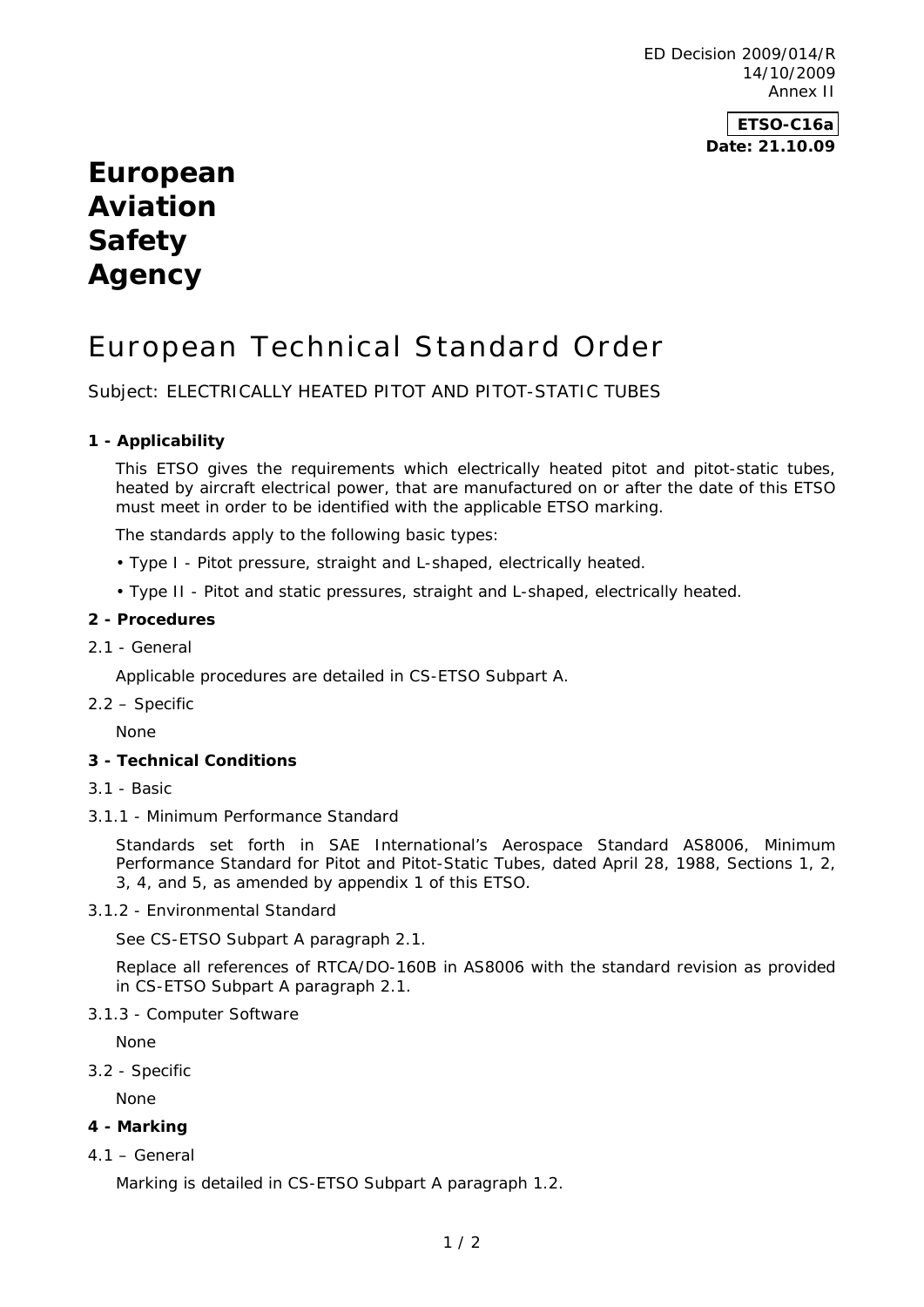# 4.2 - Specific

In addition, the following identification information must be permanently and legibly marked:

- identification information required in SAE AS8006,
- "Type I" or "Type II" of the pitot and pitot-static tube,

 mark the following elements with at least the name of the manufacturer, manufacturer's sub-assembly part number, and the ETSO number:

o (1) Each component that is easily removable (without hand tools),

o (2) Each interchangeable element, and

o (3) Each separate sub-assembly of the article that the manufacturer determines may be interchangeable.

# **5 - Availability of Referenced Document**

See CS-ETSO Subpart A paragraph 3.

In addition, you can order British Standards Institution (BSI) documents from British Standards Institution, 389 Chiswick High Road, London, United Kingdom W4 4AL. Telephone +44-208-9967555, or fax +44 208-9967001. You can also contact BSI online and order documents at www.bsonline.bsi-global.com.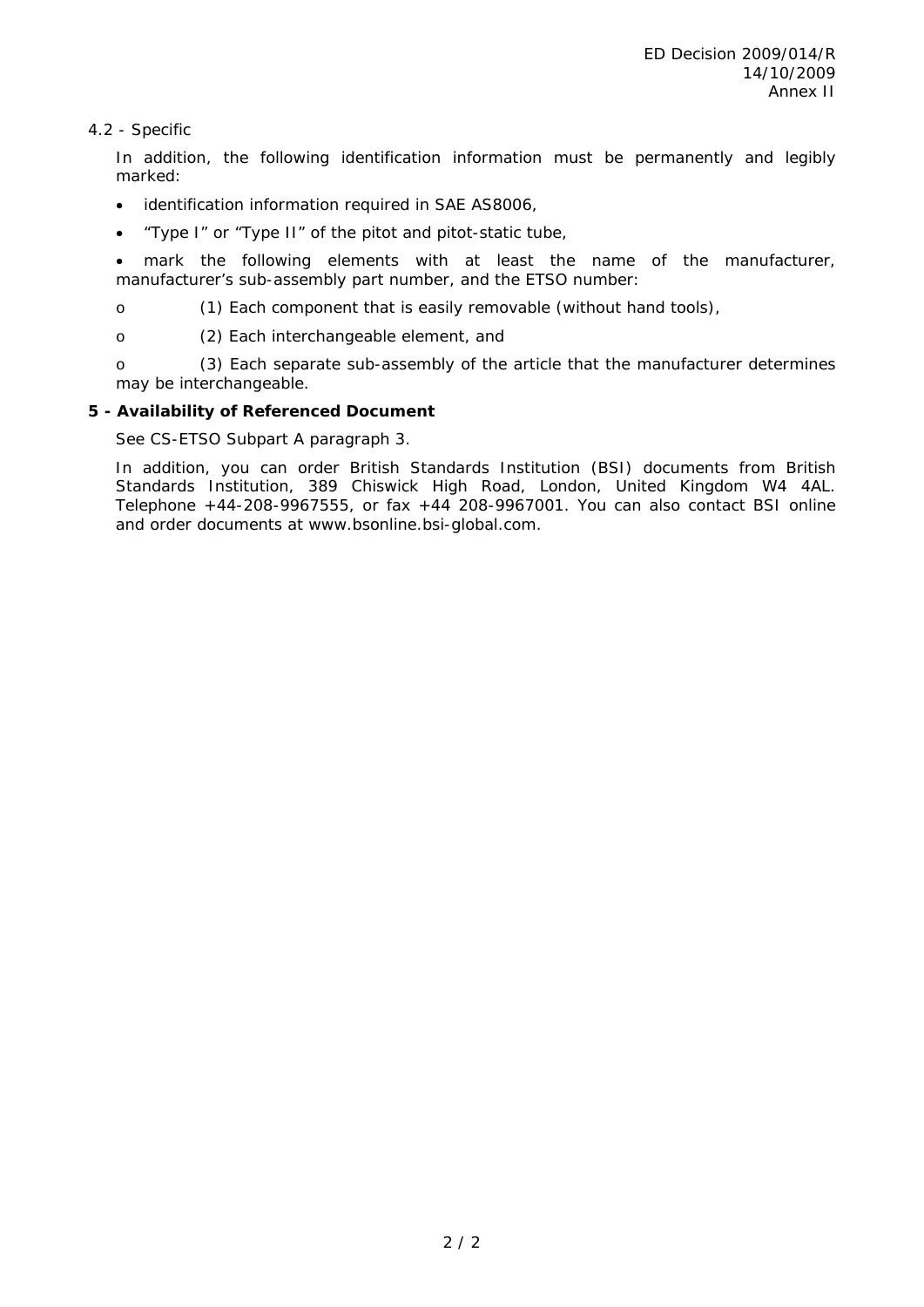ED Decision 2009/014/R 14/10/2009 Annex II

**ETSO-C16a** 

Appendix 1

# **APPENDIX 1**

# **MINIMUM PERFORMANCE STANDARDS FOR ELECTRICALLY HEATED PITOT AND PITOT-STATIC TUBES**

1. This ETSO modifies SAE AS8006, Sections 3, 4 and 5 as follows:

| <b>AS8006</b>  | <b>EASA Modification</b>                                                                                                                                                                                                                                                                                                                                     |
|----------------|--------------------------------------------------------------------------------------------------------------------------------------------------------------------------------------------------------------------------------------------------------------------------------------------------------------------------------------------------------------|
| Section 3.3    | <b>Replace</b> "Materials shall be corrosion–resistant and suitably treated<br>to resist corrosion due to atmospheric conditions and salt spray.<br>Non-magnetic materials shall be used for all parts except where<br>magnetic materials are essential. Non-ferrous materials shall be used<br>for all parts except where ferrous materials are essential." |
|                | Substitute: "Materials must be shown by experience or tests to be<br>suitable and dependable. Materials must be corrosion-resistant and<br>suitably treated to resist corrosion due to atmospheric conditions and<br>salt spray."                                                                                                                            |
| Section 3.4.2  | Delete "The minimum drain hole size is 0.029 in (0.74mm)."                                                                                                                                                                                                                                                                                                   |
| Section 3.4.5  | Delete Section 3.4.5 of AS8006, and renumber the remaining<br>paragraphs in section 3 of AS8006 accordingly.                                                                                                                                                                                                                                                 |
| Section 3.4.9  | Delete Section 3.4.9 of AS8006, and renumber the remaining<br>paragraphs in section 3 of AS8006 accordingly.                                                                                                                                                                                                                                                 |
| Section 3.4.10 | Delete "The heater shall be regulated automatically in such a<br>manner that the power dissipation through the heater will be an<br>inverse function of the heating element temperature."                                                                                                                                                                    |
| Section 3.5.7  | Delete "Initial power surge shall not exceed four times the rated<br>power under deicing conditions."                                                                                                                                                                                                                                                        |
| Section 3.5.7  | Add at the end of Section 3.5.7 of AS8006: "Provide instructions for<br>installation limitations in component maintenance manual (CMM).<br>Require the use of properly rated circuit breaker for the sensor<br>installation."                                                                                                                                |
| Section 3.7    | Replace "Pitot and static pressure tube lines shall be identified by<br>the letters "P" and "S", respectively, which shall be stamped, edged,<br>or engraved on the fittings or couplings."                                                                                                                                                                  |
|                | Substitute: "Identify pitot pressure and static pressure tube lines by<br>the letters "P" and "S" respectively. Stamp, edge or engrave the<br>letters on the lines or fittings."                                                                                                                                                                             |
| Section 4.5    | Replace "After the 5 min period, the power shall be measured and<br>shall not exceed 60 % of rated power for operation under deicing<br>conditions specified in 5.4."                                                                                                                                                                                        |
|                | Substitute: "After the 5-minute period, measure the power. The<br>heater will operate according to the conditions specified on the<br>probe's specification control drawing."                                                                                                                                                                                |